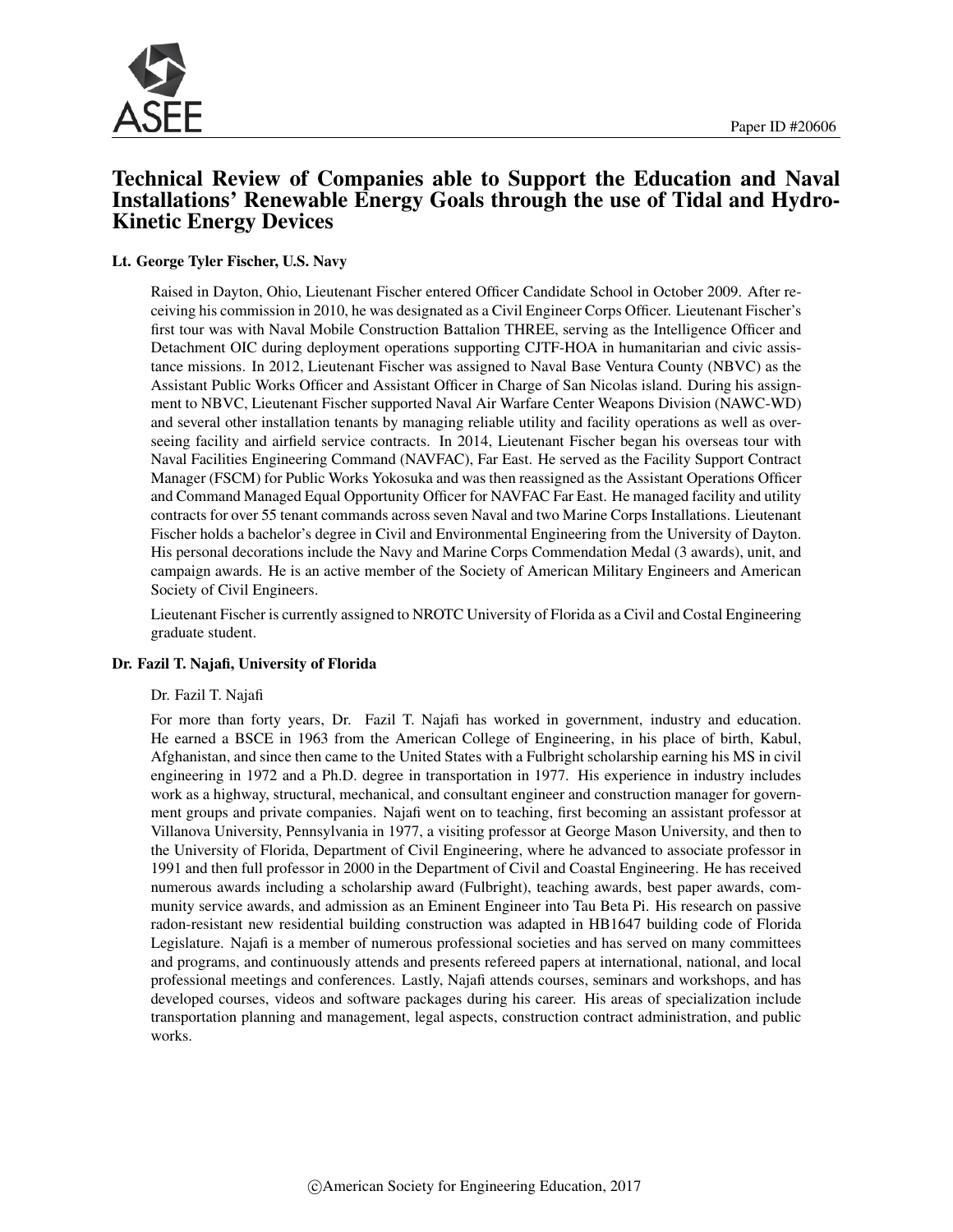# **Technical Review of Companies able to Support the Education and Naval Installations' Renewable Energy Goals through the use of Tidal and Hydro Kinetic Energy Devices**

# **Abstract**

Tidal Energy uses the earth's gravitational interactions with the sun and moon to convert hydraulic energy into usable electric power for various uses. The orbital and rotational effects of the sun and moon create tidal patterns which may be reasonably predicted as opposed to other forms of renewable energy. The energy available can be measured by the difference in tide heights or velocities depending on the application of the tidal device. Today's challenges focus on overcoming the minimum energy necessary to effectively power the turbines, initial project costs, meeting peak load demands, and low impacts to the environment.

The United States Navy is currently on a tenacious path to explore energy saving technology that could be used in isolated and remote locations as well as various climate conditions to supplement the Navy's power generation requirements. Executive Orders 13693 and 13514 mandate the reduction of energy intensity coupled with the reduction of greenhouse gas emissions of approximately 28% by Fiscal year 2020 from a year 2008 baseline. The purpose of this research is to conduct a technical review of companies capable of supporting the Navy's global goal in reduction of greenhouse gases for future Research, Development, Testing, and Evaluation or financed energy type contracts. The methodology for technical review will include examining the company's corporate experience, past performance, environmental compliance, permitting, and the ability to operate internationally. The study of the Technical Review of Companies able to Support the Education and Naval Installations' Renewable Energy Goals through the use of Tidal and Hydro Kinetic Energy Devices would fit the call in the graduate division and it is consistent with the division objectives. Furthermore, the study is relevant to the ASEE division's mission and the scope is interdisciplinary including design, development and research. The research paper was a term project for a public works engineering and management class that is offered each fall semester. This makes it relevant to the theme of the ASEE Graduate Studies Division.

## How Tidal Energy Works

Tidal Energy uses the earth's gravitational interactions with the sun and moon to convert hydraulic energy into usable electric power for various uses. The orbital and rotational effects of the sun and moon create tidal patterns which may be reasonably predicted as opposed to other forms of renewable ocean energy. The energy available can be measured by the difference in tide heights. The National Oceanic and Atmospheric Administration (NOAA) summarized tidal patterns in three categories. Figure 1 illustrates those typical tidal patterns.<sup>5</sup>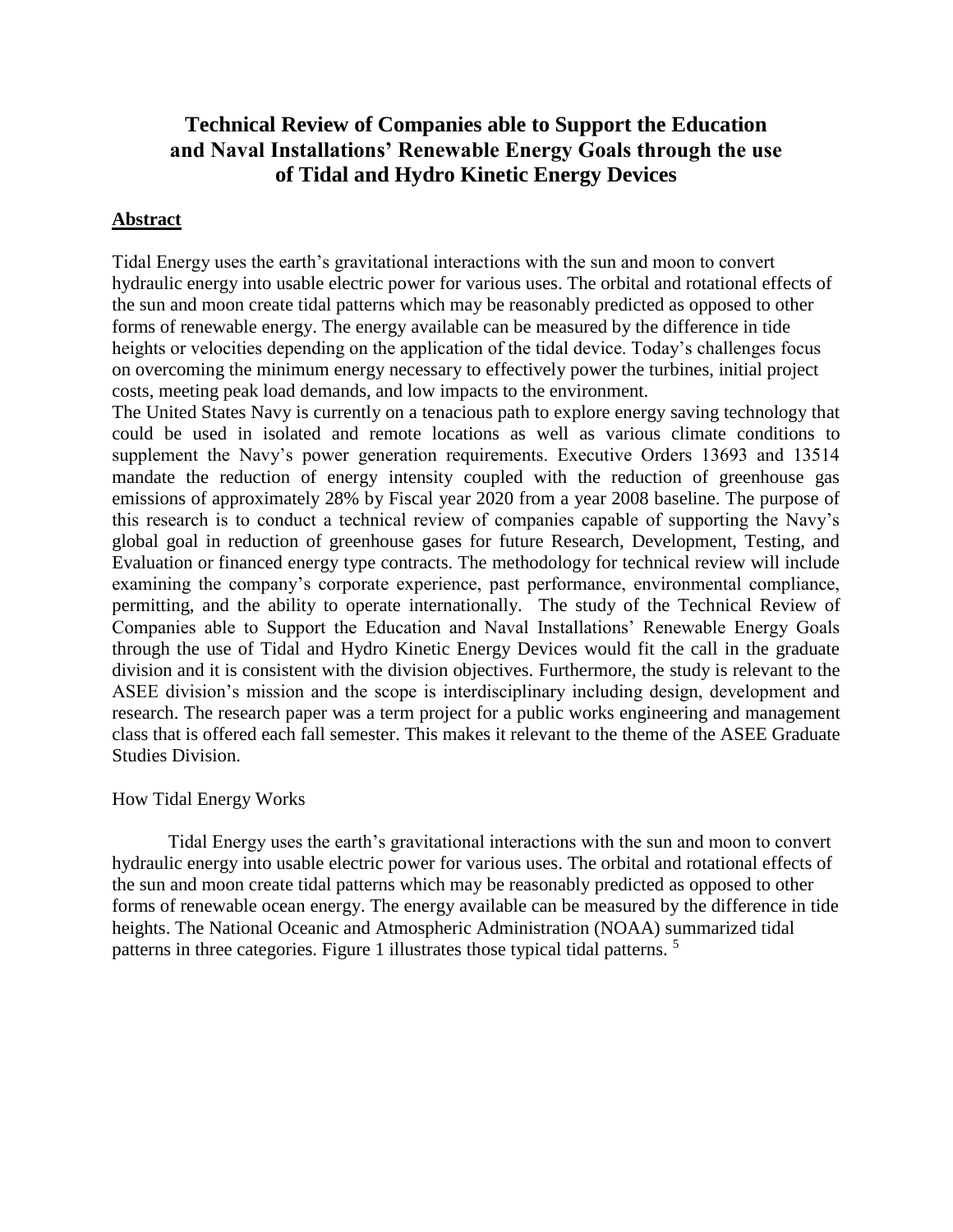

Diurnal tide has one high tide and one low tide every 24 hours and can be observed in many areas within the Gulf of Mexico. Semidiurnal has two high tides and two low tides every 24 hours and can be observed along the eastern coast of North America. Mixed Semidiurnal tides also experience two high tides and two low tides every 24 hours, however; the amplitude of high are low tides are dependent on the lunar cycle. Semidiurnal tides can be observed along many areas on the western coast of North America. 5

As an estimate for the energy available, a simple energy equations derived from Newton's Law can be used. The total energy available is the sum of the potential and kinetic energy. The potential energy can be calculated by:  $E = \frac{1}{2}x$  (cross sectional area of the device) x (density of the body of water) x (acceleration due to gravity) x (difference in tidal height)<sup>2</sup>. While the density and acceleration due to gravity are mostly fixed constants, the difference in tidal height and cross sectional area of the device are the main focus of an engineer's challenge to harness the potential energy. To calculate the kinetic energy:  $E = \frac{1}{2}$  (mass of object) x  $(velocity)<sup>2</sup>$ . The mass of the object (or device used) is dependent on the engineer's design. To maximize the kinetic energy, engineers examine hydraulic mapping of ocean currents, searching for suitable sites with rapid moving currents. More complex equations based on empirical data are currently being developed by engineers and scientists across the United States, Europe, and Asia. In the subsequent sections of this research the different types of tidal and marine hydro kinetic energy devices will be examined for their various uses in different geographic regions<sup>5</sup>.

Conventional Tidal Energy Devices

Tidal Barrages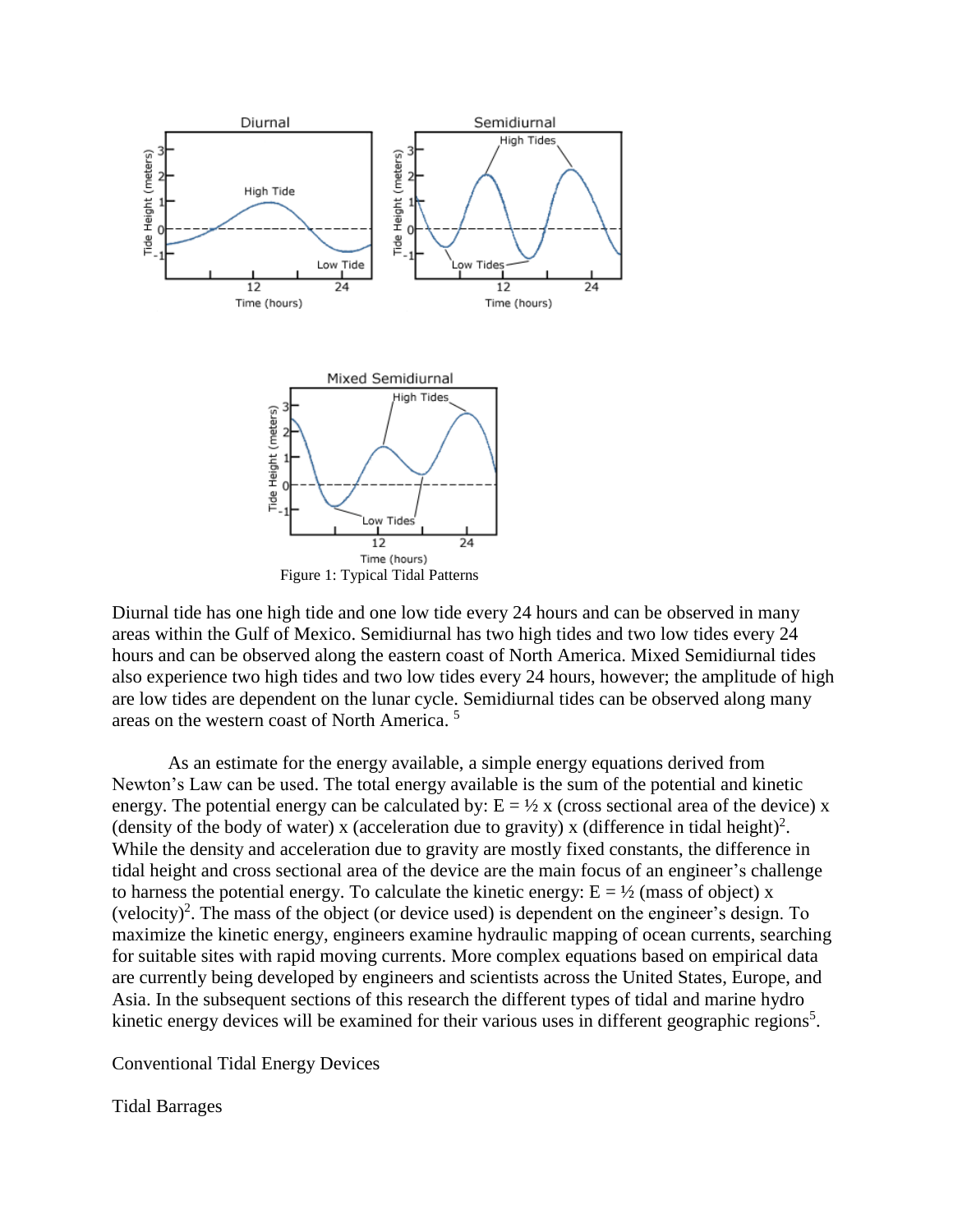Tidal barrages are very similar to hydraulic dams constructed on inland river streams. The barrage generates power from the difference in hydraulic head energy between high and low tides. Barrages are often constructed in the vicinity of a river or tidal estuary to maximize the available hydraulic head energy from the tidal effects. Figure 2 illustrates a cross-sectional view of a typical barrage.<sup>12</sup>



Figure 2: Typical Cross Section of a Tidal Barrage

The sluice gates are designed and operated based on the tidal pattern observed in the estuary. This is known as a bi-directional tidal barrage scheme. The sluice gates will raise and fall according to the tidal patterns (outgoing and incoming) and the turbines are designed to rotate in order to capture bi-directional flow patterns. For mono-directional or Ebb system, the sluice gates are designed to capture the outgoing tidal flow pattern and the turbine is fixed. Two-way schemes often produce more total power output, however; the Ebb systems are more efficient in terms of cost times power efficiency per unit turbine (Efficiency total = (Energy in x Cost) / (Energy out x number of turbines) because bi-directional turbines are generally more expensive and provide less energy or power output. There are no active barrages in the United States, however; devices can be found in Canada, UK, France, India, South Korea, and New Zealand. Table 1 below shows the locations and power output for active devices. <sup>8</sup>

Table 1: Active Barrage Devices as of 2011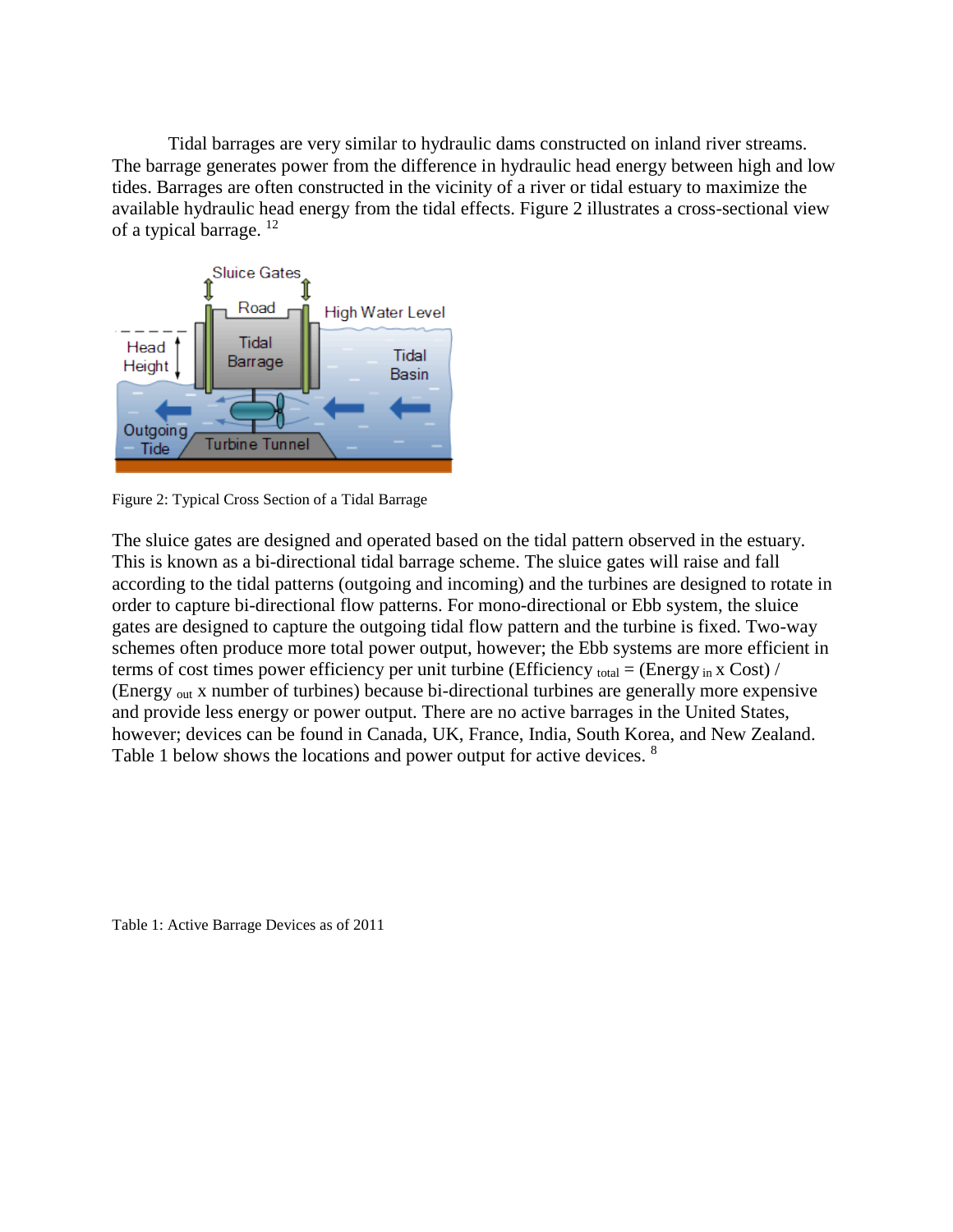| Country    | Location            | Power     |
|------------|---------------------|-----------|
|            |                     | <b>MW</b> |
| Canada     | Shepody             | 920       |
|            | Cumberland          | 705       |
|            | Cobequid            | 3200      |
| United     | Bristol bay, Severn | 8640      |
| Kingdom    | influxe             |           |
| France     | St. Malo bay        | 6000      |
| India      | Kaćch               | 600       |
| South      | Hoenggang<br>Wando  | 300       |
| Korea      | Waterway            |           |
| <b>New</b> |                     | 200       |
| Zealand    | Kaipara Harbour     |           |

## Tidal Turbines

Tidal turbines operate in a similar fashion to wind turbines. Unlike the typical three blade design of a wind turbine, tidal turbines are currently being designed in a variety of blade patterns, ranging from a helical pattern to a typical jet fan turbine pattern. The location of these devices can range from the ocean floor to just below the surface of the water to capture wave action. The turbines can operate as stand-alone units or collectively as an array. Tidal turbine projects are largely in the developmental and planning stages, however; there are some completed projects with promising results. The world's first commercial 1.2MW turbine developed by Marine Current Turbines (MCT) was installed in Strangford Lough, United Kingdom in 2007. The device serves as a prototype to collect data on the environmental impact and record energy output information. A small scale turbine project in Eastport, Maine was completed in 2012. Through additional phases of constructions the project is expected to expand to a network of turbines and produce enough power to supply power to 1,200 homes.  $\frac{1}{1}$ 

#### Tidal Fences

A tidal fence is another device used to harness tidal energy and can be classified as hybrid of tidal barrages and tidal turbines. Tidal fences are mainly designed for areas of fast moving ocean currents near channels between two or more land masses. The energy harnessed is kinetic and largely depends on the velocity of water moving through a cross sectional area of a channel. Unlike the tidal barrages, tidal fences do not retain water through a reservoir system, making these devices more environmentally friendly, however; these devices can alter fish and other large marine animal migratory patterns. Figure 3 illustrates a typical construction of a tidal fence configuration. <sup>7</sup>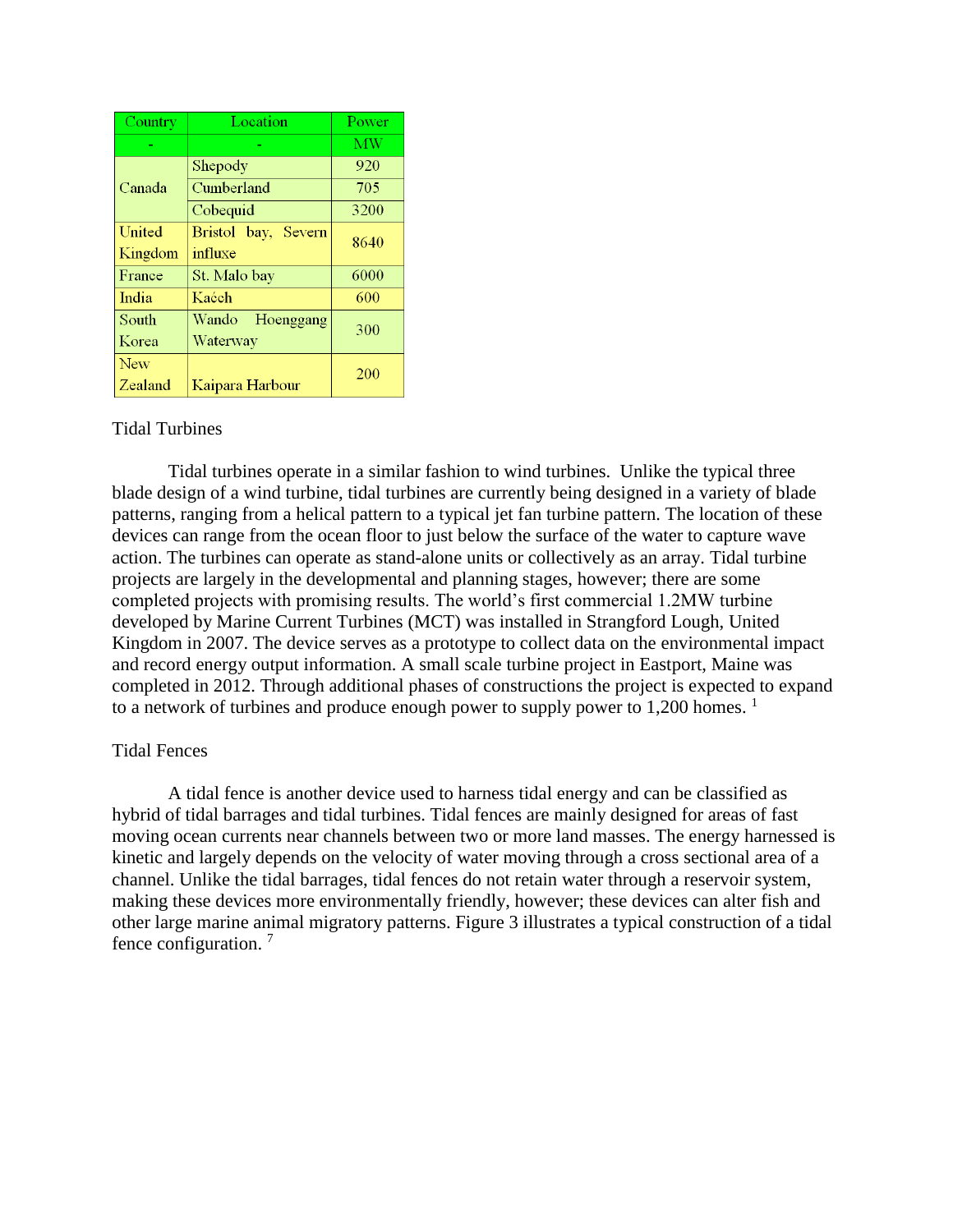

Figure 3: Typical Tidal Fence

The electrical generators, wiring, and cabling are often kept above the high tide mark to prevent corrosion, creating an advantage in maintenance and repair operations. Although tidal fences are less efficient than barrages, the design requires less material (concrete and steel) for the caisson and saves on operations and maintenance costs. Tidal fences are largely in the developmental and planning stages. Engineers and scientists are currently developing theoretic models that will allow manufacturers to design the turbine blades based on the flow patterns in specific geographic areas. Promising large scale projects have been identified in Great Britain and Yantai, China.<sup>7</sup>

Tidal turbines, barrages, and fences each have common challenges that engineers are currently working to overcome. The subsequent sections of this research will focus on minimum elevation or velocity head required, project costs, meeting peak demand loads, and the potential environmental impacts.

# Tidal Energy Challenges

As a general practice, some devices will require minimum elevation or velocity head energies to spin the turbine blades. For a tidal barrage to be effective, a minimum of five meters (16 feet) of elevation head energy is required. For tidal fences, there are no known minimum requirements for the velocity head; however, research has suggested a 30 kilometers or greater tidal fence along a dam or bridge more is required to achieve economic viability. For tidal turbines, velocities are dependent on the blade design and typically require velocities of 1m/s or greater to generate effective electrical power. <sup>3,4</sup>

Another tidal energy obstacle is the high initial project cost. For large scale projects, the costs are usually \$10 million USD or greater. Based on published data from the Bay of Fundy (located in Eastport, Maine) turbine project it is possible to calculate the simple payback for this project: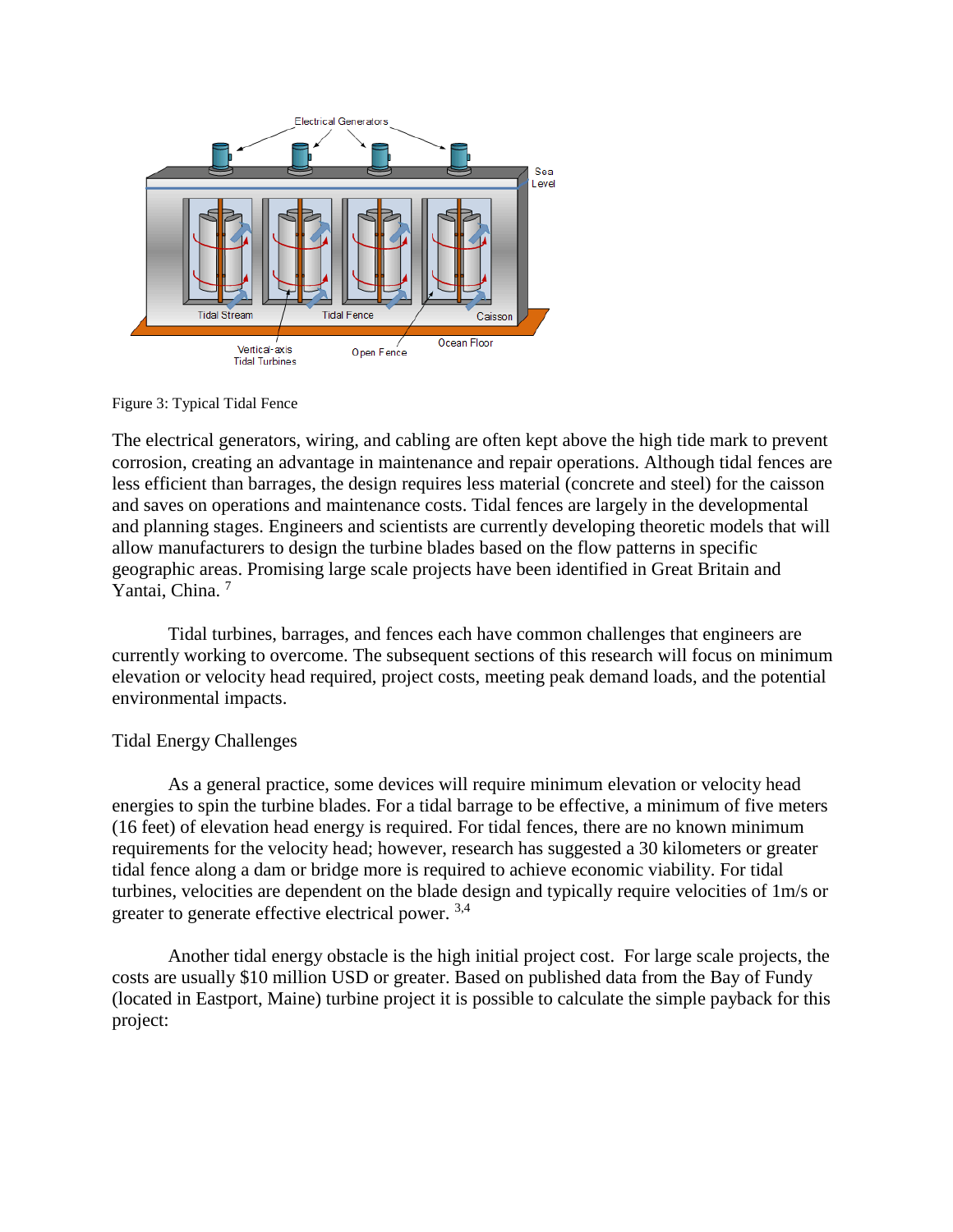

Solving for "X" equates to a simple project payback of approximately 15 years. This means, that the tidal device must operate consistently for a period of 15 years before the investors can start seeing returns or profit. There are also additional risks to the investors not included in this equation. First, Maine's electricity rate was assumed to be fixed during the lifespan of the project. If the electrical rate decreases, this could mean a longer payback period. Also, the operations and maintenance costs were not factored into this equation which would extend the payback period. Finally, since tidal turbine technology is progressing, a more efficient turbine design could possibly be commercially available before the payback period has ended. Investors could be left with a risky business decision to invest now at a 15-20 year payback or wait an additional three to five years for the technology to develop in effort to increase profits from a shorter payback period.  $\frac{1}{1}$ 

Another challenge to utilizing tidal energy as a renewable source is meeting peak electric demand loads. Often tidal patterns do not synchronize with peak load demands of commercial and residential consumption. To exam this issue further, a tidal chart (figure 4) was generated by NOAA for the Point Loma, California region. In this case, turbines would produce the least amount of power during the low tides at approximately 6am and 7pm. These times also coincide with the average peak demand times, creating the need for large capacitors to store the energy. The larger the tidal offset is, the greater the capacitance is required to supply continuous power.<sup>5</sup>



Figure 4: Tidal Graph of Point Loma, California from 10/6/2016 to 10/7/2017

The environmental and geographical challenges can also be difficult to overcome. One environmental issue is the risk towards marine life and organisms coming into contact with the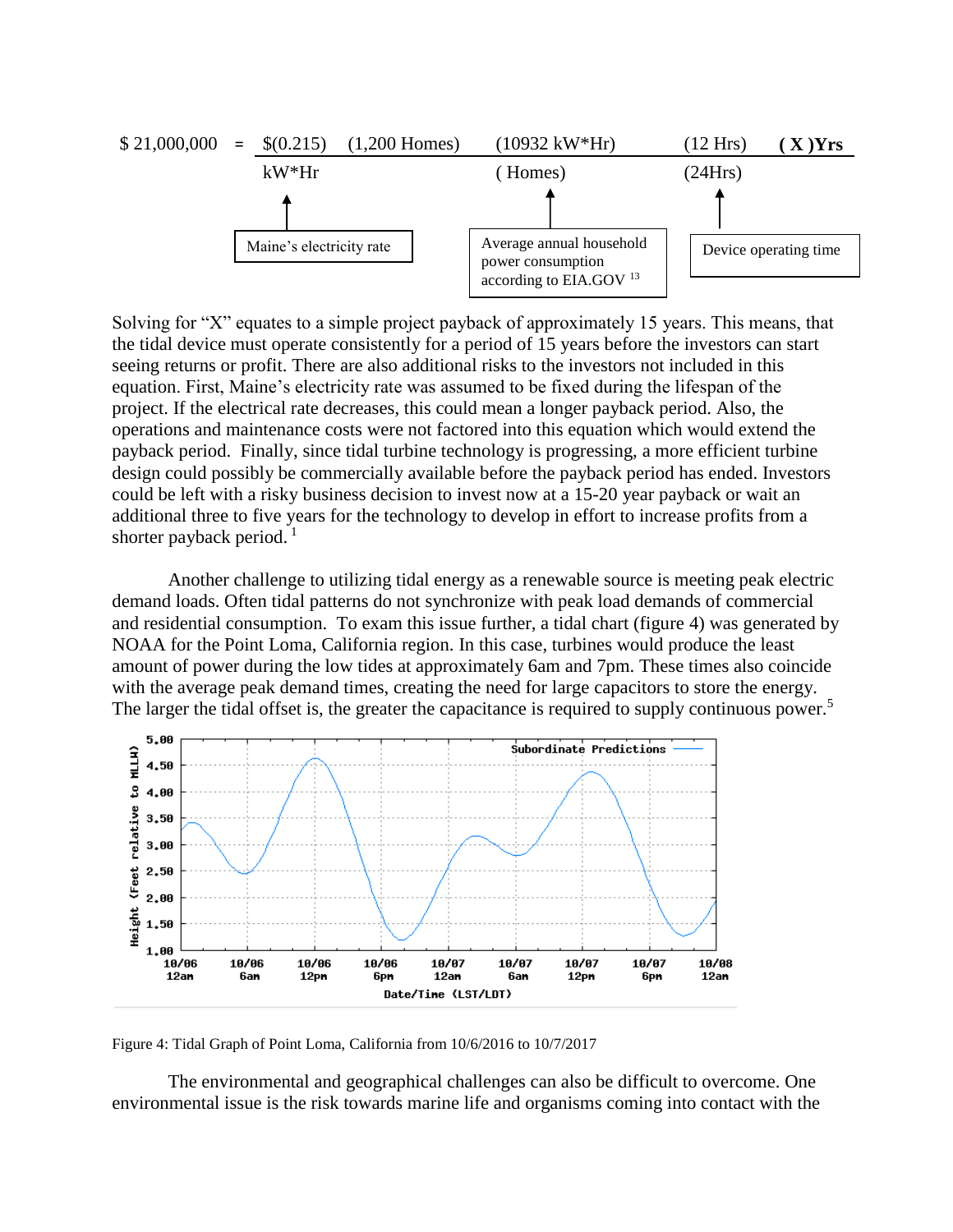turbine blade. Marine migratory behavior is often highly concentrated in estuaries, which are also ideal locations for tidal barrages and fences. Another environmental risk is disturbing migratory bird patterns. The Migratory bird act of 1918 made it illegal in the US and other nations to disturb the natural flight patterns of certain species of birds. This becomes problematic for tidal barrages and fences due to the portion of the concrete and steel protruding from the waterline and creating unnatural perching areas for migratory birds. Degrading water quality and the disturbing areas of sedimentation basins must also be taken into consideration. Finally, there are also concerns about the long term effects of the acoustical output and electromagnetic field from tidal turbines and the impact to marine life.  $12$ 

## US Navy and Tidal Energy

Due to its coastal operating climate, tidal and hydro kinetic energy device are perfect candidates for assisting the U.S. Navy in their goals to increase electrical grid stability and reduce greenhouse gas emissions. Executive Orders 13693 and 13514 sets the goal towards reduction of energy intensity coupled with the reduction of greenhouse gas emissions of approximately 28% by Fiscal year 2020 from a year 2008 baseline. Green house gas emissions can be reduced by reducing the demand and/or reducing the operating time of fossil fueled powered electric generators. Reducing the demand is not always a viable solution for some Naval Installations due to increases in personnel and operating equipment. However; reducing greenhouse gases by utilizing renewable energy devices as the primary means of electric generation and utilizing fossil fueled generators as supplementary devices to support peak demand loads, has shown substantial promise. The subsequent sections of this research will provide an analytical review of Verdant Power and Ocean Renewable Power Company and their experiences with conventional tidal energy projects. Additionally, further research will examine technological developments in non-conventional and hydro kinetic energy devices currently being tested by Oscilla Power and Vortex Hydro Energy.

#### Verdant Power

## Corporate Leadership

Verdant Power's headquarters is based out of New York, New York. Their corporate leadership is comprised of a Chief Executive Officer (CEO), two co-founders, a Chief Technology Officer (CTO), a Roosevelt Island Tidal Energy (RITE) Project Manager, and a Director of Technology Performance. Their CEO (John Banigan) has extensive experience in international investing and banking as well as consummating foreign-based joint ventures. The company's co-founders (Ron Smith and Trey Taylor) have collective experience in manufacturing consulting, working with US and UK based utilities companies, and leadership in ocean renewable energy organizations. Ron Smith is a retired Naval Intelligence Officer. Their Chief Technology Officer (Dean Corren) has extensive experience in research and design. He is also the innovator the Kinetic Hydropower System (KHPS) design. Their RITE manager (Mary Ann Adonizio) addresses regulatory licensing and permitting requirements as well as environmental risk management services for renewable energy projects. The Director of Technology Performance (Jonathan Colby) has experience in turbine blade design, hydrodynamic modeling, as well as environmental monitoring of native fish and bird species.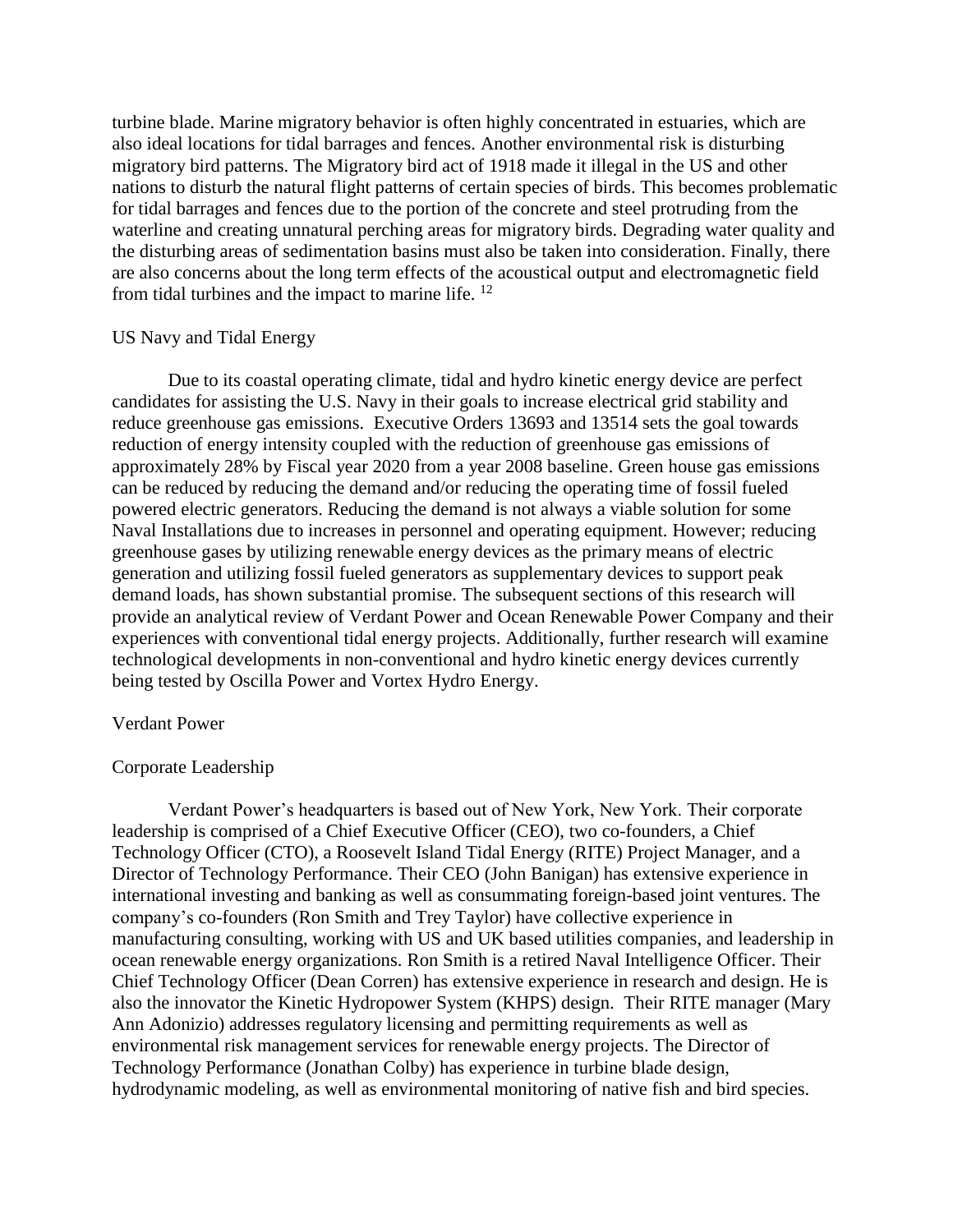Overall, Verdant Power's corporate leadership has demonstrated vast experience in financial management, marine turbine modeling and design, and environmental monitoring and permitting*.* 14

Completed Projects and Projects in Development:

## RITE Project

Located on the strait that connects Long Island South with the Atlantic Ocean, the RITE project generates energy from the natural tidal currents of the East River. The tidal patterns are dynamic in this region and produce two high tides and two low tides per day. Although the variance between the tide heights is only five feet, the tidal pattern produces peak velocities at approximately 2.1m/s, four times per day as shown in figure 5.  $^{10}$ 



Figure 5: Tidal Graph of New York, New York

The project commenced its first of three phases in January of 2002. Phase one of the project consisted of testing, evaluation, and monitoring to in order to determine the proper KHPS technology to produce the most power, while minimizing the impact to the environment. Phase two consisted of installing six KHPS generation 4 type turbines, a dynamometry turbine, and five generator turbines from 2006-2008. A total of 70MWh were delivered over a period of 9,000 operating hours (77% electrical generation rate) to two commercial customers. Verdant Power used this data in their application for the first Federal Energy Regulatory Commission (FERC) license. During phase three of the project, Verdant was granted the first-ever commercial license for a permanent tidal energy project. Verdant also conducted a finite element analysis on one of the turbine blades that fractured during the second phase. The analyses lead to a change in turbine blade material design with higher strength properties. The third phase will install up to 30 turbines providing up to one MW of power.  $14$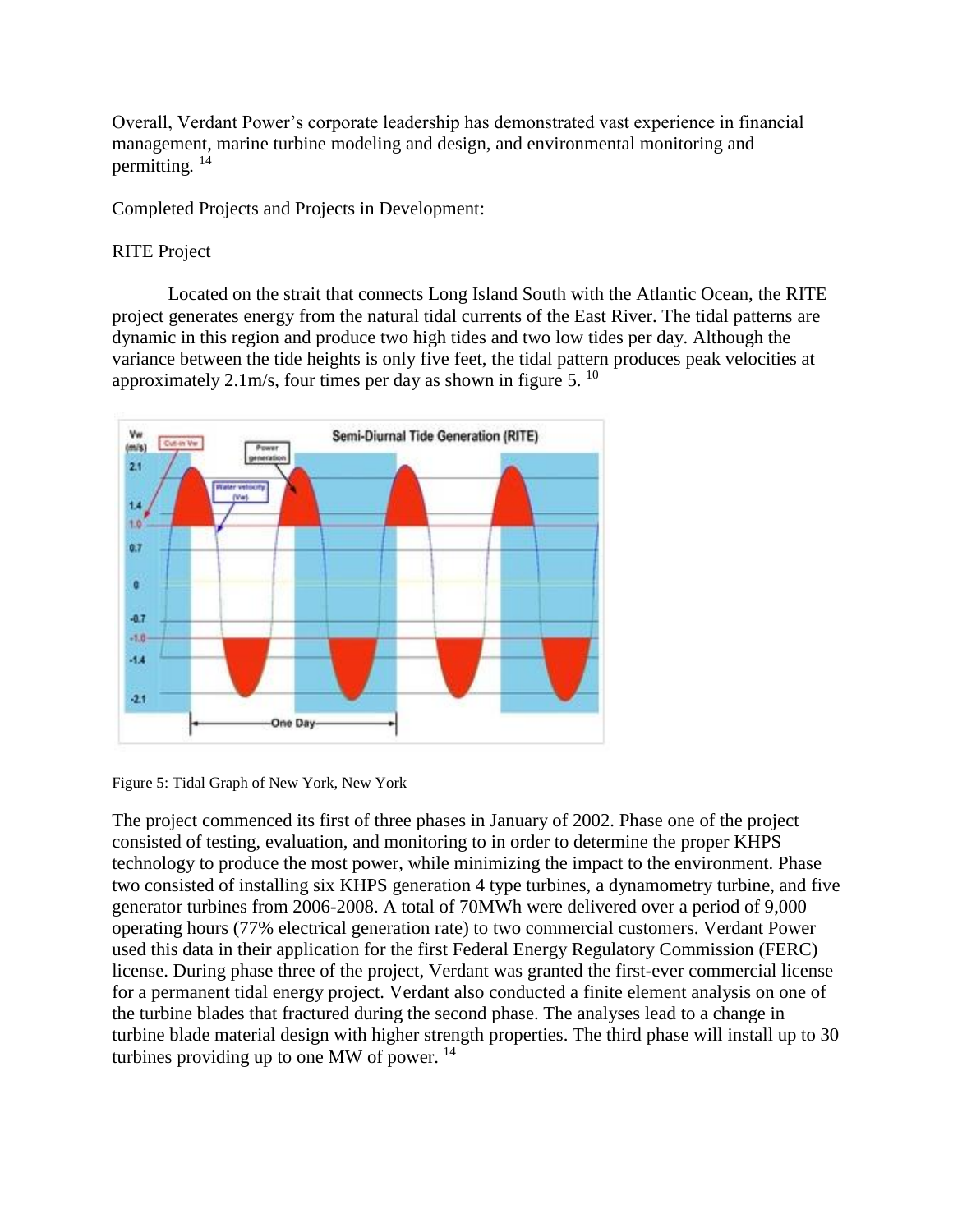## Technology

Verdant Power is primarily experienced in the KHPS turbine that operates in both rives and oceans. The design is a three-blade turbine that will rotate along the vertical axis to capture bi-directional flow patterns. With the financial support from the Department of Energy (DOE), and other support from the National Renewable Energy Laboratories, and the University of Minnesota's St. Anthony's Falls Laboratory, Verdant Power was able to design and test composite blades (improving from the generation 4 model) as well as optimize the new rotor design. Figure 6 illustrates the dimensional comparison between the generation 4 and generation 5 turbines. Both generation 4 and 5 designs includes patented technologies. <sup>14</sup>



Figure 6: KHPS Turbine comparison.

## Ocean Renewable Power Company

## Corporate Leadership

Ocean Renewable Power Company's (ORPC) headquarters is based out of Portland, Maine. They also have partnerships with other subsidiaries such as the ORPC Nova Scotia Ltd. Their senior management is composed of a President and CEO as well as three Vice Presidents. Their President and CEO (Christopher Sauer) has vast experience in cogeneration and adverse environmental impact reduction technologies. His work in environmental impact reduction technologies includes biomass-based activated carbon and mercury removal technology. He is a registered Professional Engineer in the state of Colorado. ORPC's Vice President and President of project development (John Ferland) has experience in environmental permitting and project licensing. He is a founder of an oil spill response company and a consulting firm for biofuel, hydrogen, solar, and tidal power. ORPC's Vice President and Chief Technology Officer (Jarlath McEntee) has experience in proprietary technology development and management in the Federal Energy Regulatory Commission. ORPC's Vice President and Finance Manager (Abbey Manders) has experience in management and financing in tidal energy and the corporate restaurant business. <sup>9</sup>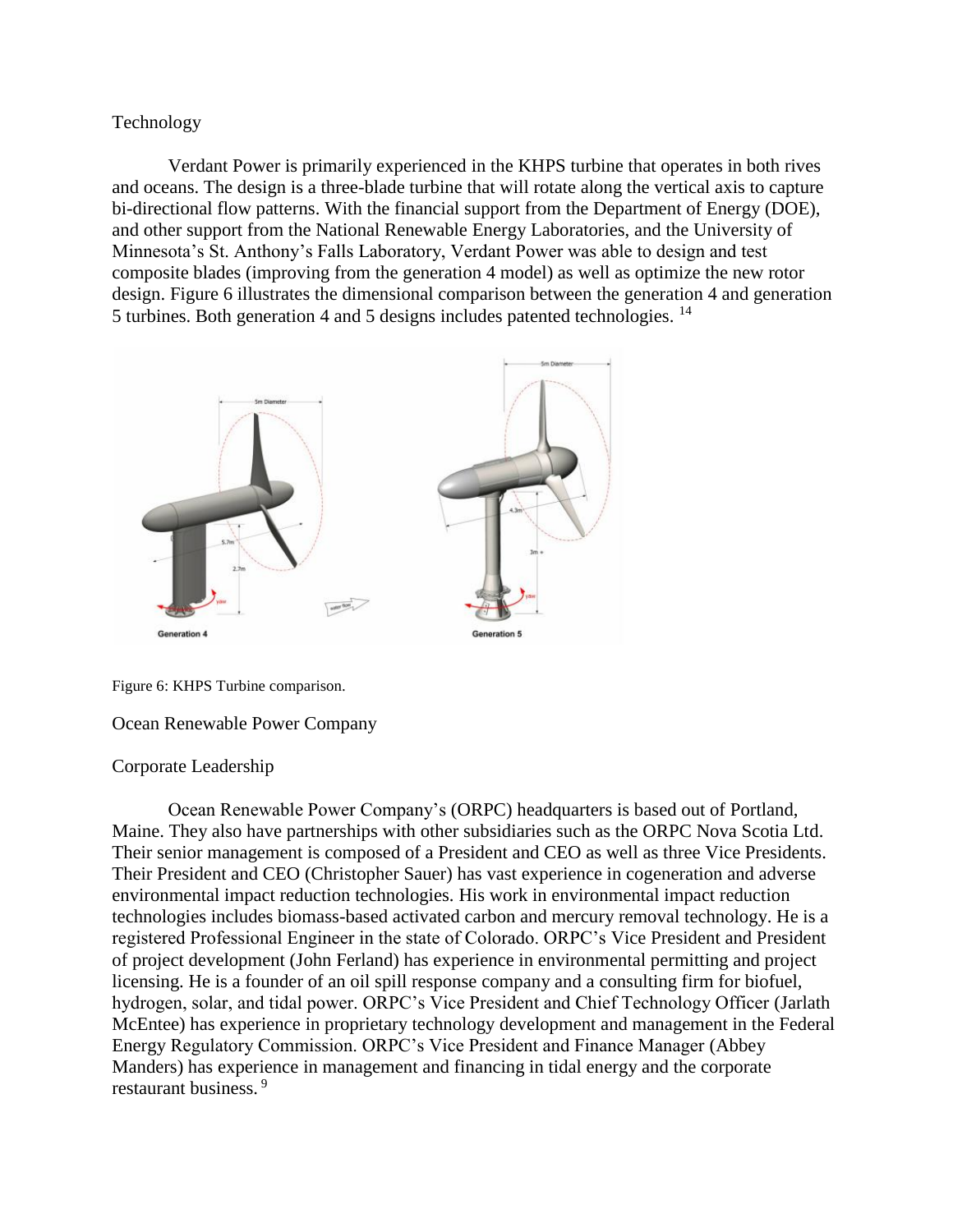Completed Projects and Projects in Development

Bay of Fundy (Eastport, Maine) Project

Eastport, Maine is located on northeastern boarder between the United States and Canada. The area is well known to have an active tidal range of approximately 15 -17feet (see figure 7) which translates to current velocities of 1-5m/s in the Bay of Fundy. The project began in early 2011. 5



Figure 7: Tidal graph for Eastport, Maine

ORPC used their "TidGen" turbine generator technology in a pilot study. The TidGen turbine design has the capacity to power approximately 25 residential homes. In September of 2012, ORPC became the first company in the United States to generate electricity to the general power grid. In January of 2013, ORPC and the project were the first to establish a long term power purchasing agreement with the Bangor Hydro Electric Company. ORPC is planning to expand the project to an array of turbines that would power approximately 1,200 residential homes. The project is projected to cost \$21 million at its completion. <sup>9</sup>

## Cook Inlet, Alaska Project

Inside the Cook Inlet, (located in Alaska) are extremely active tidal ranges. The tidal ranges represent an enormous potential for developing tidal energy projects. The Alaska Energy Authority (AEA) and NOAA estimate the state of Alaska has 90% of the tidal power potential compared to the rest of the United States. ORPC and Homer Electric established a collaborative effort that began in 2010. ORPC's "Beta TidGen" 150kW turbine was used during the pilot study. In early 2012, ORPC received an FERC license and general permit for the Environmental Assessment having concluded a Finding of No Significant Impact (FONSI). ORPC is assessing the potential to install an array of turbines that would produce up to 5 MW of power.  $9$ 

## Technology

ORPC is primarily experienced in project development of the TidGen turbine unit. For this particular design, the blades are shaped in a helical formation and rotate about a horizontal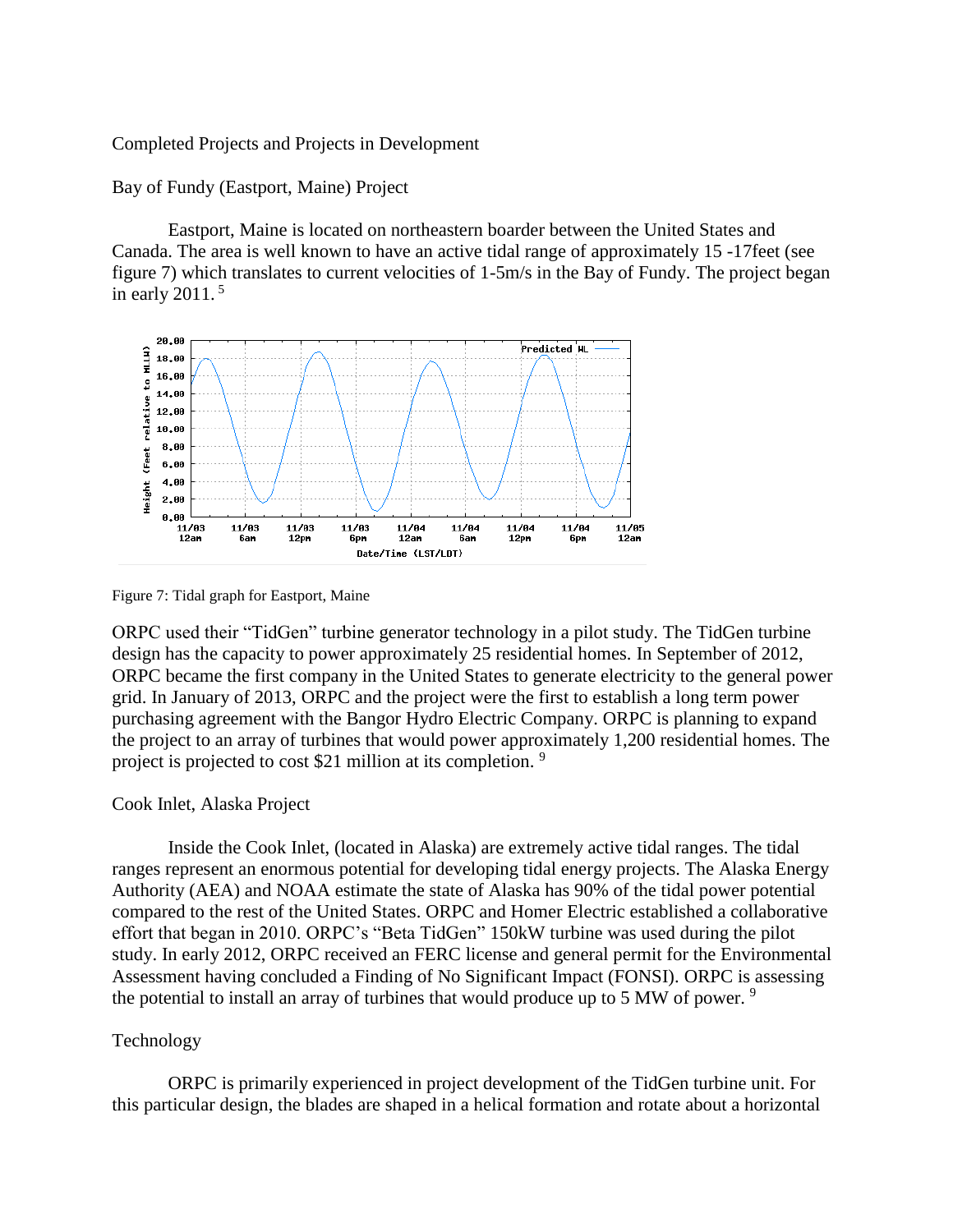axis. The unit can secured to the ocean floor using is fixed bottom support frame, or a buoyant tensioned mooring system. The buoyant tension mooring system allows the turbine to be placed at a depth most conducive to rapid flow conditions. The turbine can also be deployed at depths up to hundreds of feet. At certain conditions, the TidGen turbine unit can produce as much as 600kW. Additionally, up to four turbine units can be stacked using a single buoyant tension mooring system. In an array configuration, the turbines are connected to an underwater power consolidation module, which is then connected to a power station using a single underwater power cable. <sup>9</sup>

ORPC is currently developing its OCGen turbine unit that is similar to the TidGen design with variations to the design that allow the device to capture deep water unidirectional and continuous flow. These flow patterns are located 15 miles off the eastern coast of Florida. ORPC plans to test a prototype of this technology by 2020.<sup>9</sup>

## Oscilla Power

Oscialla Power is currently developing its patented Triton wave energy converter (WEC). This device consists of surface float connected to a heave plate by three flexible tension cables. Moving waves and ocean currents will cause the surface plate to move in a pitch and roll motion. This kinetic energy is transferred to mechanical energy through the flexible tension cables. The energy is then transmitted to independent linear power trains, comprised of a linear hydraulic load transfer mechanism and a solid-state magnetostrictive. Oscilla Power conducted a series of tests to optimize the mass ratio of the float to heave plate. Additionally, the flexible tension cables were optimized by using finite-element analysis software. Figure 8 is an illustration of the Triton WEC currently being developed.<sup>11</sup>



Figure 8: Triton WEC device

A half scale model of this device was fabricated in Seattle, Washington and then deployed at the Isle of Shoals, New Hampshire in 2014. The Triton WEC has several advantages when compared to conventional turbine technology. First, the device transmits power through the floating plate, greatly reducing external movement that could potentially impact marine life. Secondly, the device is constructed from common commercial products such as steel, plastic, and copper.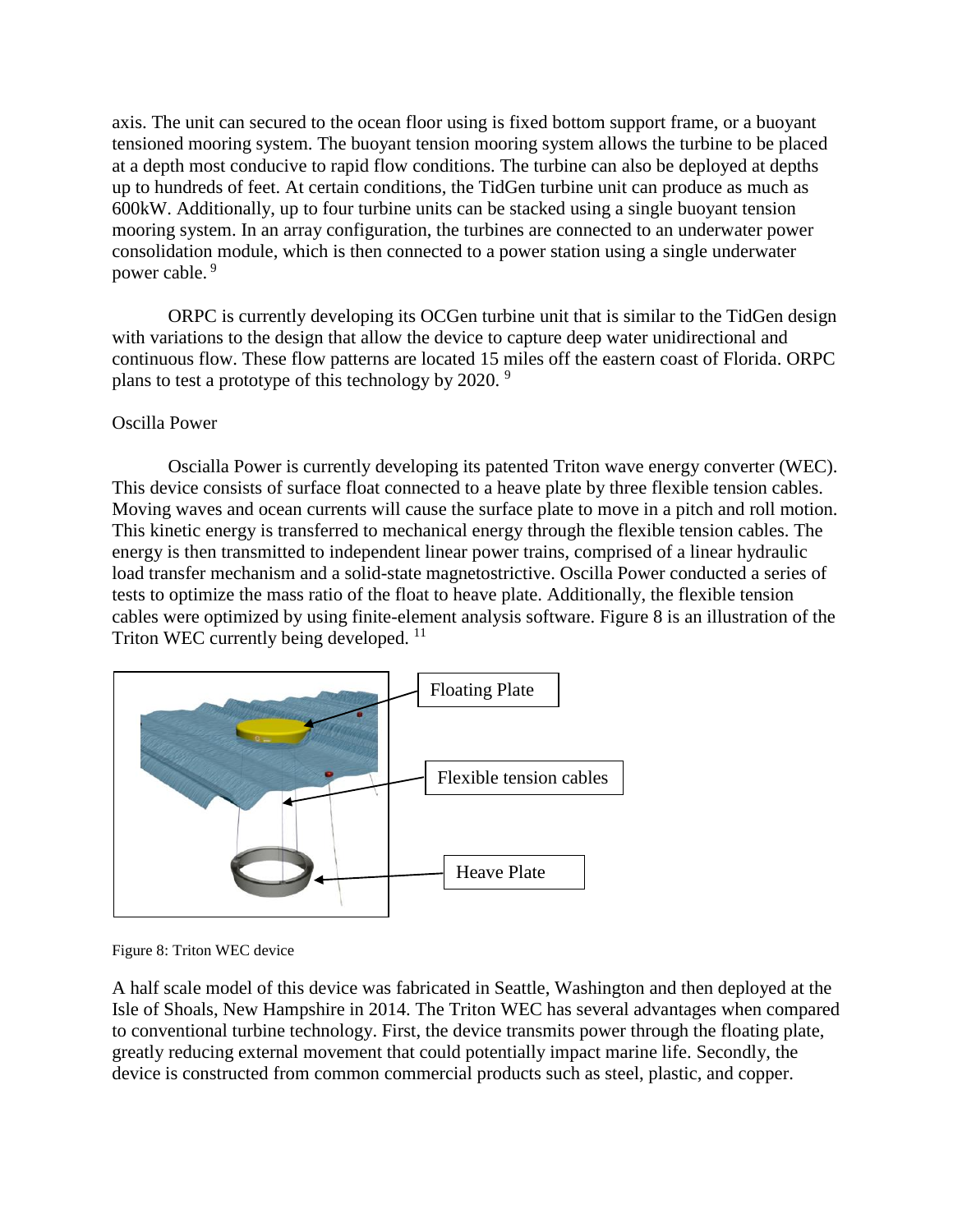Finally, there are low capital and low operations and maintenance costs associated with this technology.  $11$ 

# Vortex Hydro Energy

The Vortex Hydro Energy uses a phenomenon known as vortex induced vibrations (VIV) to convert the hydrokinetic energy to electricity. The patented VIVACE converter uses horizontal cylinders (instead of typical turbine blades) that will move perpendicular to supporting columns. The movement of these cylinders is caused by a vortex created through moving water. As the water mass passes through the cylinder, a downward force pushes the cylinder in a downward direction. Shortly after the water mass passes, a spiral effect is created to force the cylinder to move vertically. On both sides of the vertical columns, magnets move up and down a coil system creating direct current. The direct current is converted to alternating current for commercial applications. Large scale testing of this device was completed in 2010. Figure 9 is a graphical representation of how the system works. <sup>2</sup>



Figure 9: VIVACE technology

Similar to the Triton WEC, the VIVACE has several advantages when compared to conventional turbine technology. First, the cylinders can generate electric power through slower moving currents ranging from 1-2m/s. Secondly, the curved surface and slow oscillations of the moving cylinders greatly reduces the potential injury to marine life. Finally, the cylinders move in unison with the current, causing less potential for fouling and eccentric forces that would cause the devices to fail. <sup>2</sup>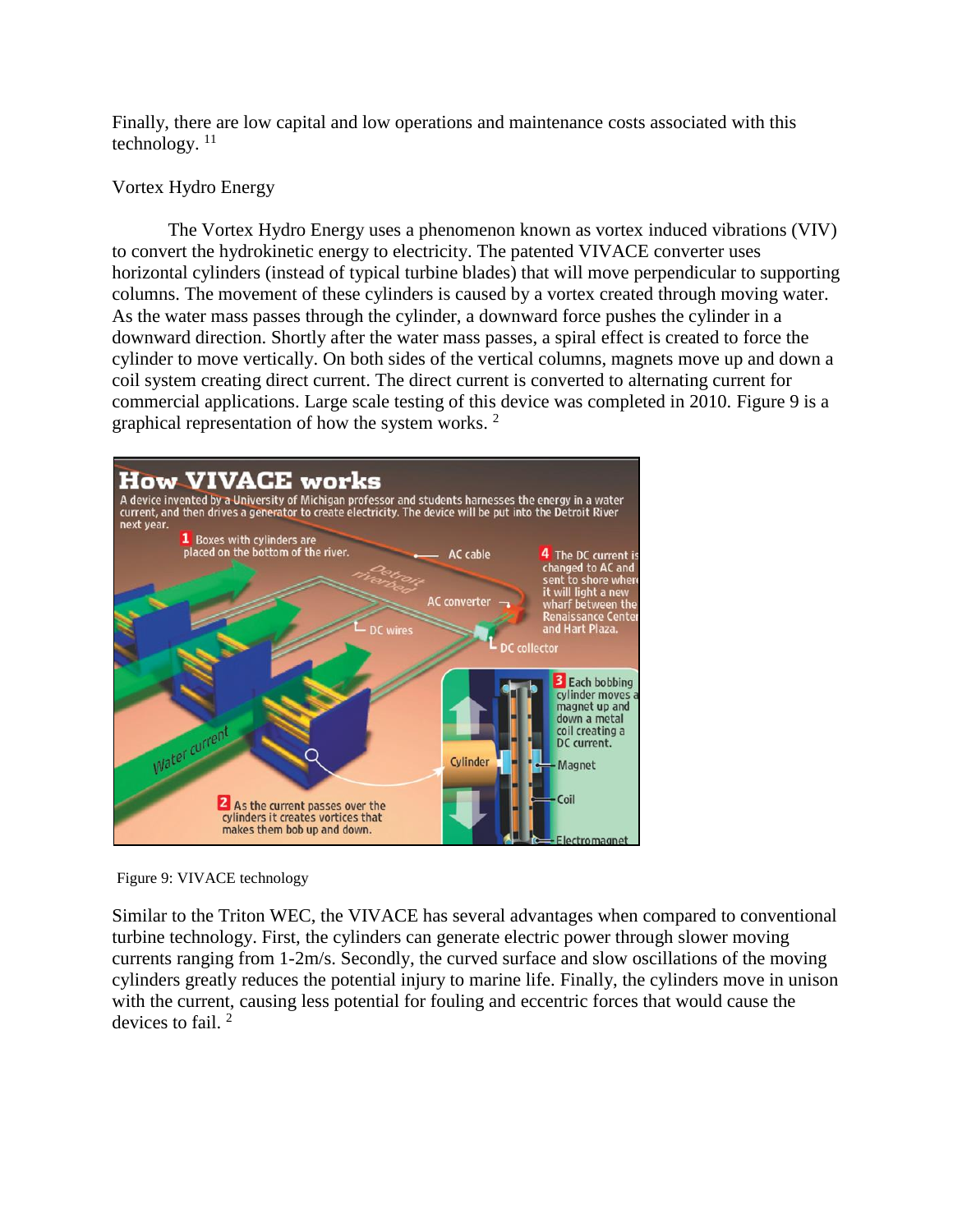## **Conclusion**

Although the basic knowledge of tidal and hydro kinetic energy has been known since the last century, the research, development, and full scale testing have skyrocketed in the past decade. Tidal and marine hydro kinetic energy is a largely new and untapped market capable of continuing its exponential growth and research in the next decade. Companies such as Verdant Power and Ocean Renewable Power Company have demonstrated their potential to provide substantial and reliable power generation on a commercial scale. Additionally, breakthroughs in non-conventional turbine power such as the Triton WEC and the VIVACE converter have provided insight on how these devices can be used in environmentally sensitive areas, demonstrating negligible impact to marine life. Collectively and independently, the companies and their corporate technologies mentioned in this research, provide the U.S. Navy with an opportunity to meet or exceed the goals outlined in Executive Orders 13693 and 13514. Furthermore, at its current growth rate, future developments may provide the U.S. Navy with the opportunity of achieving the ultimate goal of a zero-net energy infrastructure, in which federal buildings are supplied with 100% renewable energy, by the year 2030. The study is relevant to the ASEE graduate division's mission and it can be incorporated in any relevant engineering graduate level course. The study can also be linked to a renewable graduate level courses. Furthermore, it can be incorporated to interdisciplinary research leading to a degree of Master of Science in engineering.

1. Ailworth, Erin. "In Maine, a US First in Tidal Energy; Commercial Project Dedicated." *The Boston Globe (Boston, MA)*. 25 July 2012.

2. Bernitsas M.M., Raghavan K., Ben-Simon Y., Garcia E. M. H., "VIVACE (Vortex Induced Vibration Aquatic Clean Energy): A New Concept in Generation of Clean and Renewable Energy from Fluid Flow", OMAE 2006; and Journal of Offshore Mechanics and Arctic Engineering, ASME Transactions, Nov. 2008, Vol. 130, No. 4, pp. 041101-15

3. Draper S., G. L. Borthwick, and G. T. Houlsby. "Energy Potential of a Tidal Fence Deployed near a Coastal Headland." *Philosophical Transactions of the Royal Society* 14 Jan. 2013: 1-16.

4. Knoppers, R: "Thirty kilometers of electricity" NRC Handelsblad. 16 January 1999.

5. "NOAA's National Ocean Service: Tide Cycle Variations." *US Department of Commerce, National Oceanic and Atmospheric Administration*. National Oceanic and Atmospheric Administration, [https://tidesandcurrents.noaa.gov/tide\\_predictions.html](https://tidesandcurrents.noaa.gov/tide_predictions.html) Accessed Sept. 15, 2016.

6. "Ocean Renewable Power Company, LLC." *Ocean Renewable Power Company, LLC*. <http://www.orpc.co/content.aspx?p=h3jCHHn6gcg%3d> Accessed Nov. 17, 2016.

7. "Ocean Tidal Fences Harnessing the Power in the Tides." *Alternative Energy Tutorials*[. http://www.alternative](http://www.alternative-energy-tutorials.com/tidal-energy/tidal-stream.html)[energy-tutorials.com/tidal-energy/tidal-stream.html](http://www.alternative-energy-tutorials.com/tidal-energy/tidal-stream.html) Accessed Sept. 26, 2016.

8. Olek, Blazej. *Renewable Energy Resources. Comparative Analysis and the Web Presentation*. Tech. Electrical, Electronic, Computer and Control Engineering, Technical University of Lodz. 1-130.